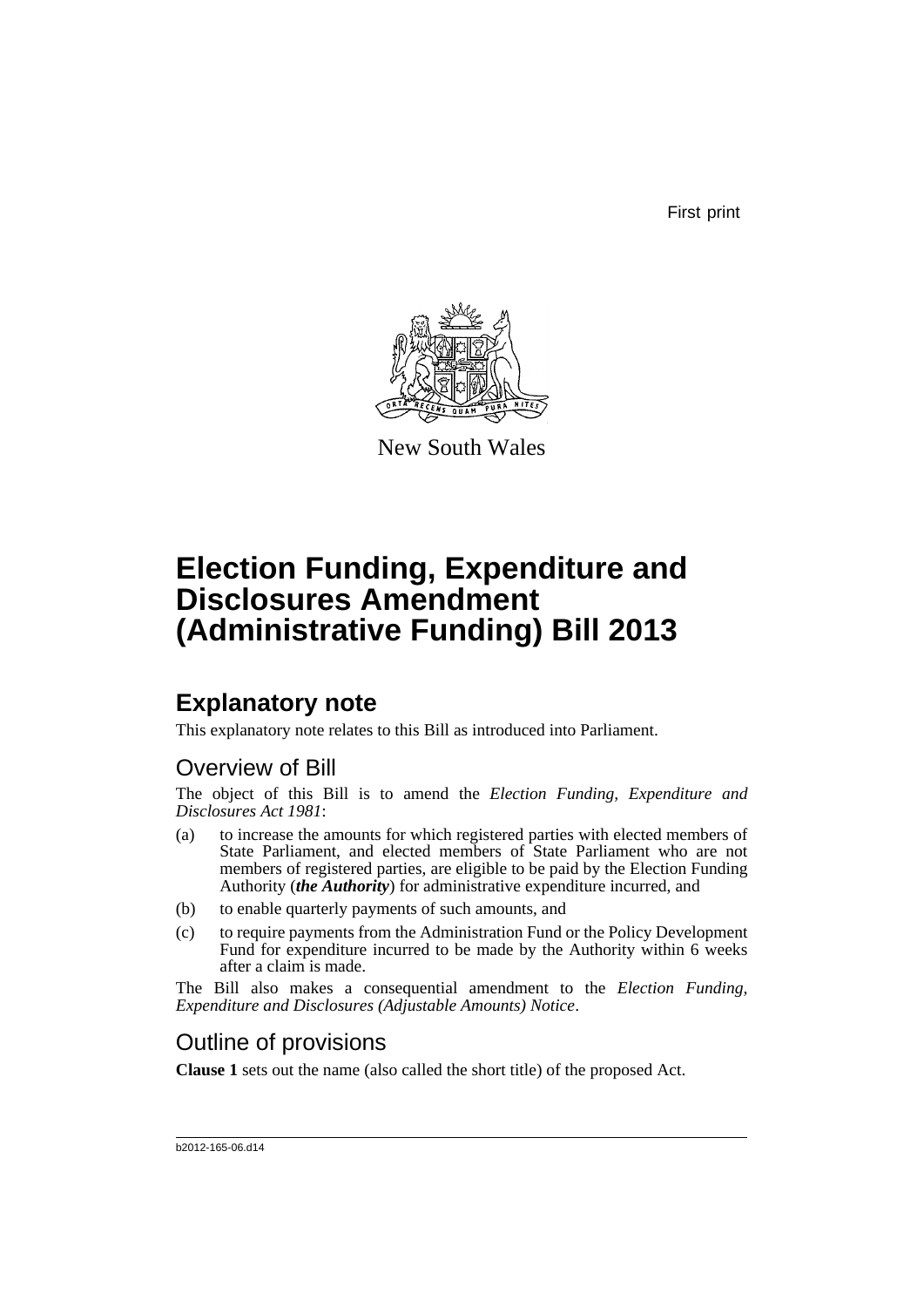Explanatory note

**Clause 2** provides for the commencement of the proposed Act on the date of assent to the proposed Act.

## **Schedule 1 Amendment of Election Funding, Expenditure and Disclosures Act 1981 No 78**

**Schedule 1 [1]** increases the amount of annual payment for which a registered party who has members who are elected members of State Parliament is eligible for administrative expenses incurred. The amount is determined on a sliding scale according to the number of elected members who are members of the party. For expenditure incurred in the year 2012, the scale is \$200,000 for parties with one elected member, \$350,000 for parties with 2 elected members, \$450,000 for parties with 3 elected members and \$450,000 for parties with more than 3 elected members plus an additional \$83,000 for each member in excess of 3 (but capped at 22 members in excess of 3). These amounts are to be adjusted for inflation for each year after 2012.

**Schedule 1 [2]** increases the amount of annual payment for which an elected member of State Parliament who is not a member of a registered party is eligible for administrative expenses incurred. The amount for the year 2012 is \$200,000 and is adjusted each subsequent year for inflation.

**Schedule 1 [3]** provides that parties and elected members eligible for annual payments for administrative expenses incurred in a calendar year may receive quarterly payments in respect of the first three quarters of the year. The quarterly payments must be in respect of actual administrative expenses already incurred and are capped at a percentage of the applicable annual amount. Any such payment to a party or elected member is to be deducted from the annual amount to which the party or elected member is entitled. Quarterly payments in excess of that annual amount are to be repaid to the Authority. The Authority may demand repayment of quarterly payments from a party or elected member if the party or elected member has become ineligible for an annual payment.

**Schedule 1 [4]–[6]** make consequential amendments to the provisions relating to the making of claims.

**Schedule 1 [7]** requires the Authority to make a payment from the Administration Fund for administrative expenditure incurred, or from the Policy Development Fund for policy development expenditure incurred, within 6 weeks after receiving a properly made claim with supporting documentation and information. The Authority is also empowered to deduct from any payment to be made to a party or elected member under Part 6A of the Act any amount that the Authority may recover under that Part from the party or elected member as a debt.

**Schedule 1 [8]** makes a consequential amendment to the provisions relating to the adjustment of amounts for inflation.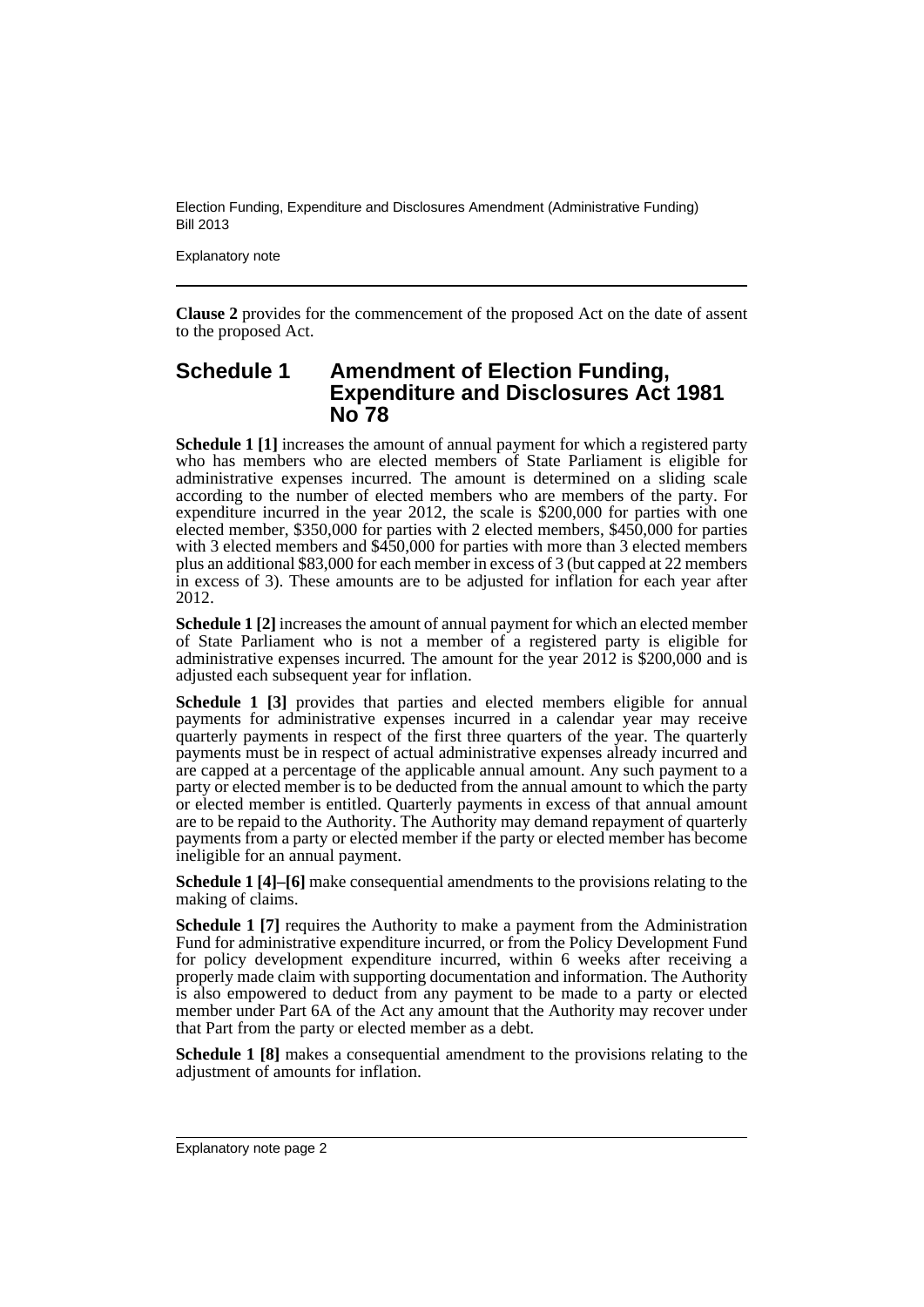Explanatory note

**Schedule 1 [9]–[11]** contain provisions of a savings or transitional nature consequent on the enactment of the proposed Act.

## **Schedule 2 Amendment of Election Funding, Expenditure and Disclosures (Adjustable Amounts) Notice**

**Schedule 2** makes consequential amendments to the *Election Funding, Expenditure and Disclosures (Adjustable Amounts) Notice*.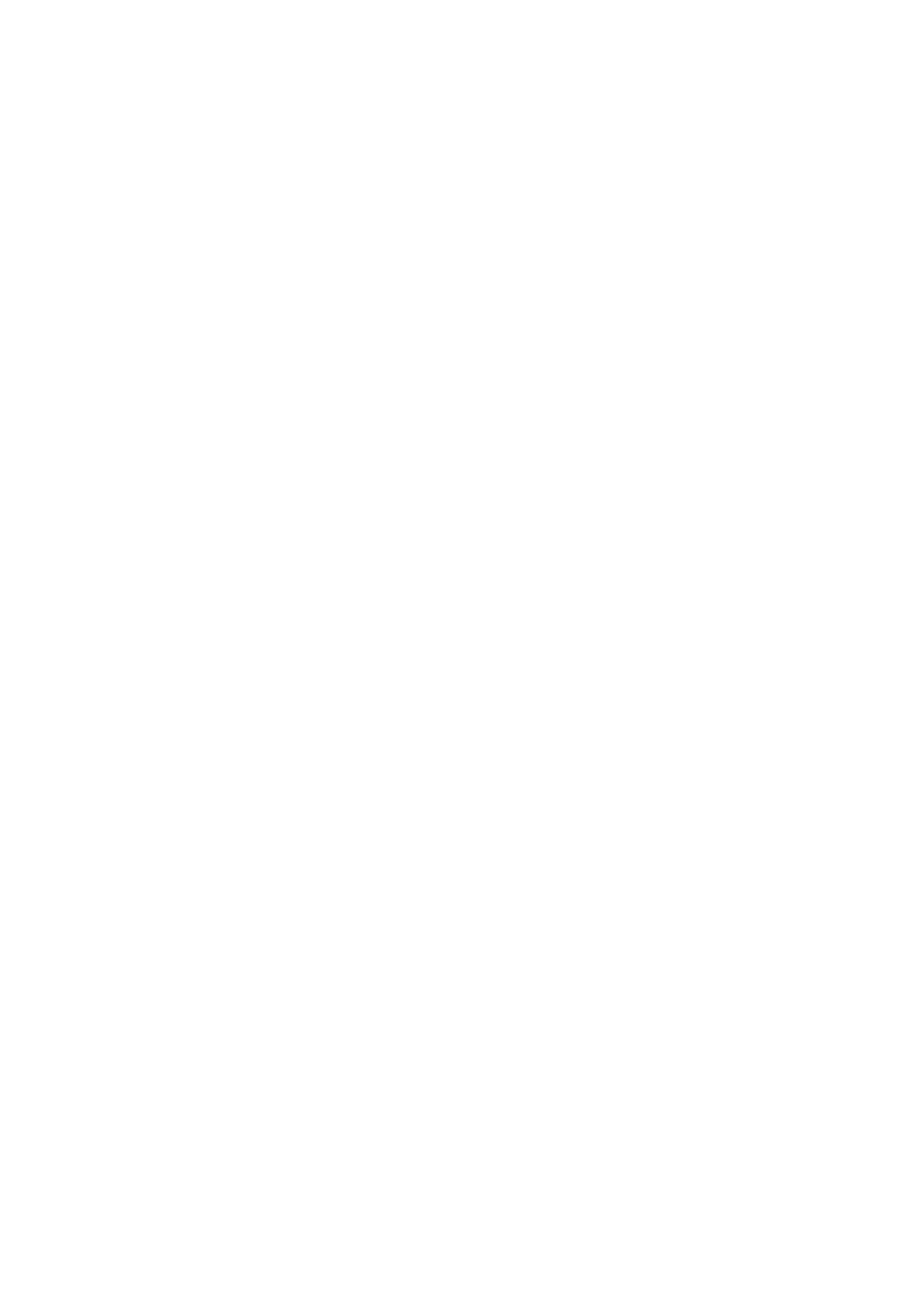First print



New South Wales

# **Election Funding, Expenditure and Disclosures Amendment (Administrative Funding) Bill 2013**

## **Contents**

|            |                                                                                           | Page |
|------------|-------------------------------------------------------------------------------------------|------|
|            | Name of Act                                                                               | 2    |
|            | Commencement                                                                              | 2    |
| Schedule 1 | Amendment of Election Funding, Expenditure and<br>Disclosures Act 1981 No 78              | 3    |
| Schedule 2 | Amendment of Election Funding, Expenditure and<br>Disclosures (Adjustable Amounts) Notice | 9    |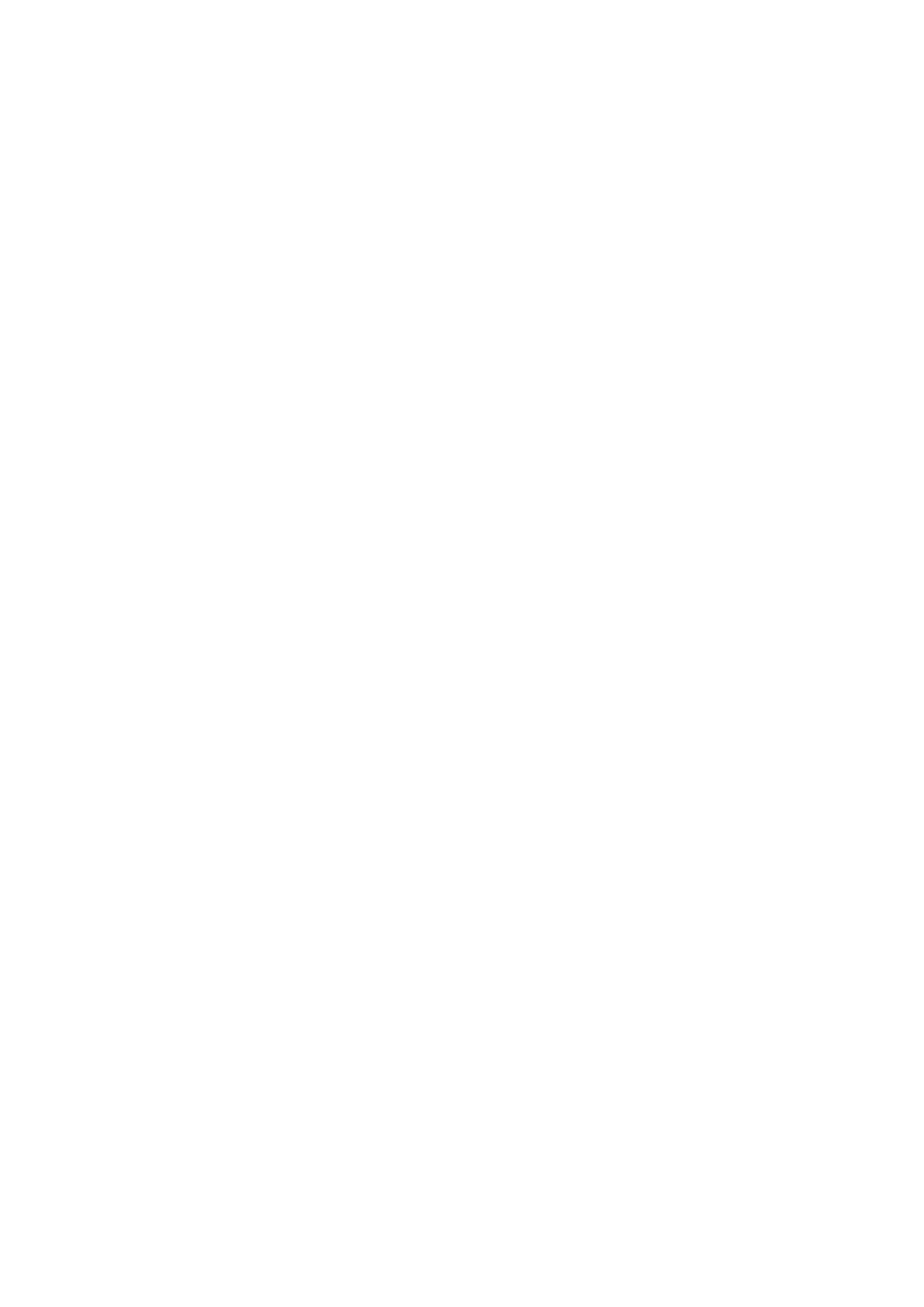

New South Wales

# **Election Funding, Expenditure and Disclosures Amendment (Administrative Funding) Bill 2013**

No , 2013

## **A Bill for**

An Act to amend the *Election Funding, Expenditure and Disclosures Act 1981* with respect to claims on the Administration Fund; and for other purposes.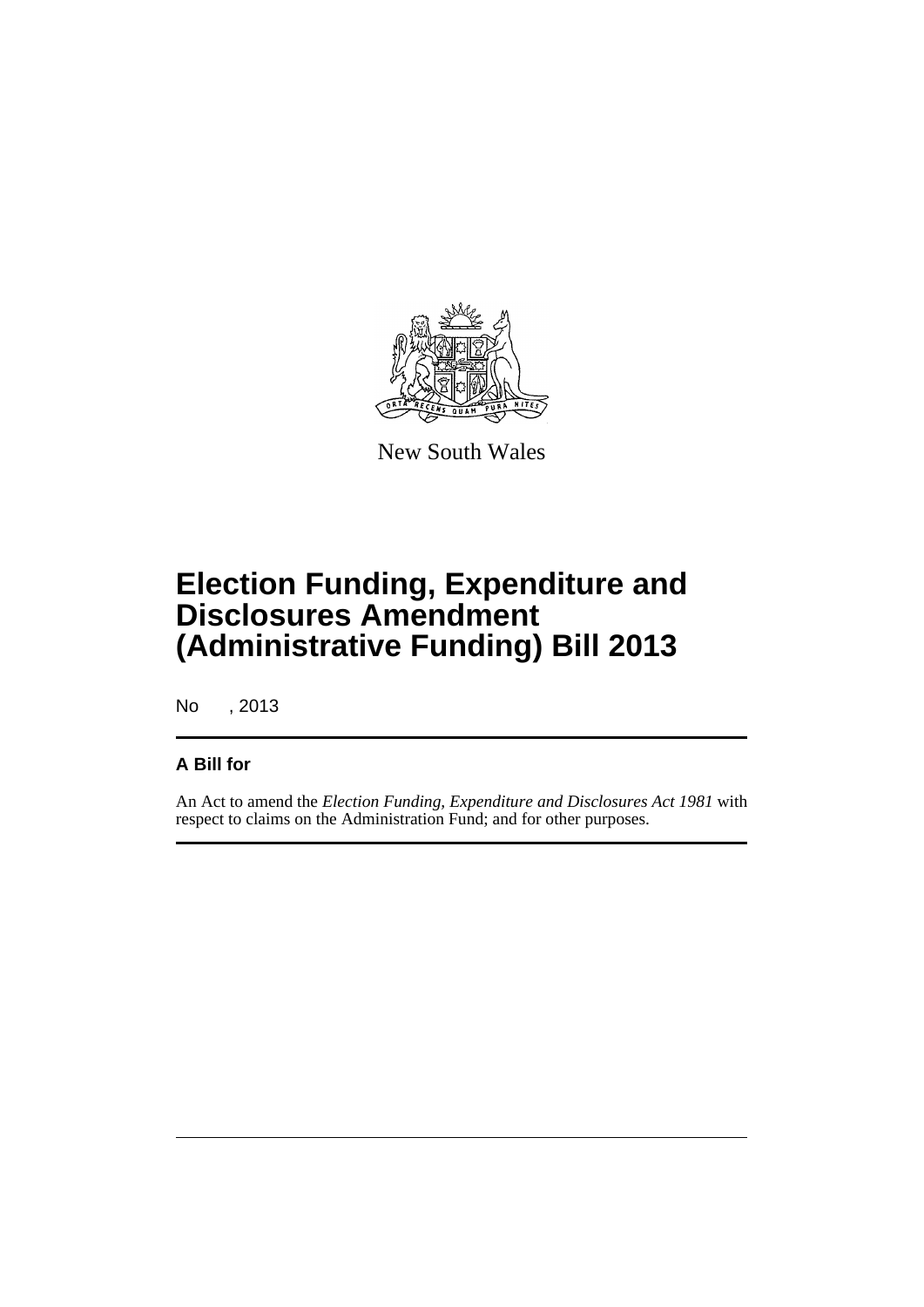<span id="page-7-1"></span><span id="page-7-0"></span>

| The Legislature of New South Wales enacts: |                                                                                                                              | 1             |
|--------------------------------------------|------------------------------------------------------------------------------------------------------------------------------|---------------|
|                                            | Name of Act                                                                                                                  | $\mathcal{P}$ |
|                                            | This Act is the <i>Election Funding</i> , <i>Expenditure and Disclosures</i><br>Amendment (Administrative Funding) Act 2013. | 3<br>4        |
|                                            | <b>Commencement</b>                                                                                                          | 5             |
|                                            | This Act commences on the date of assent to this Act.                                                                        | 6             |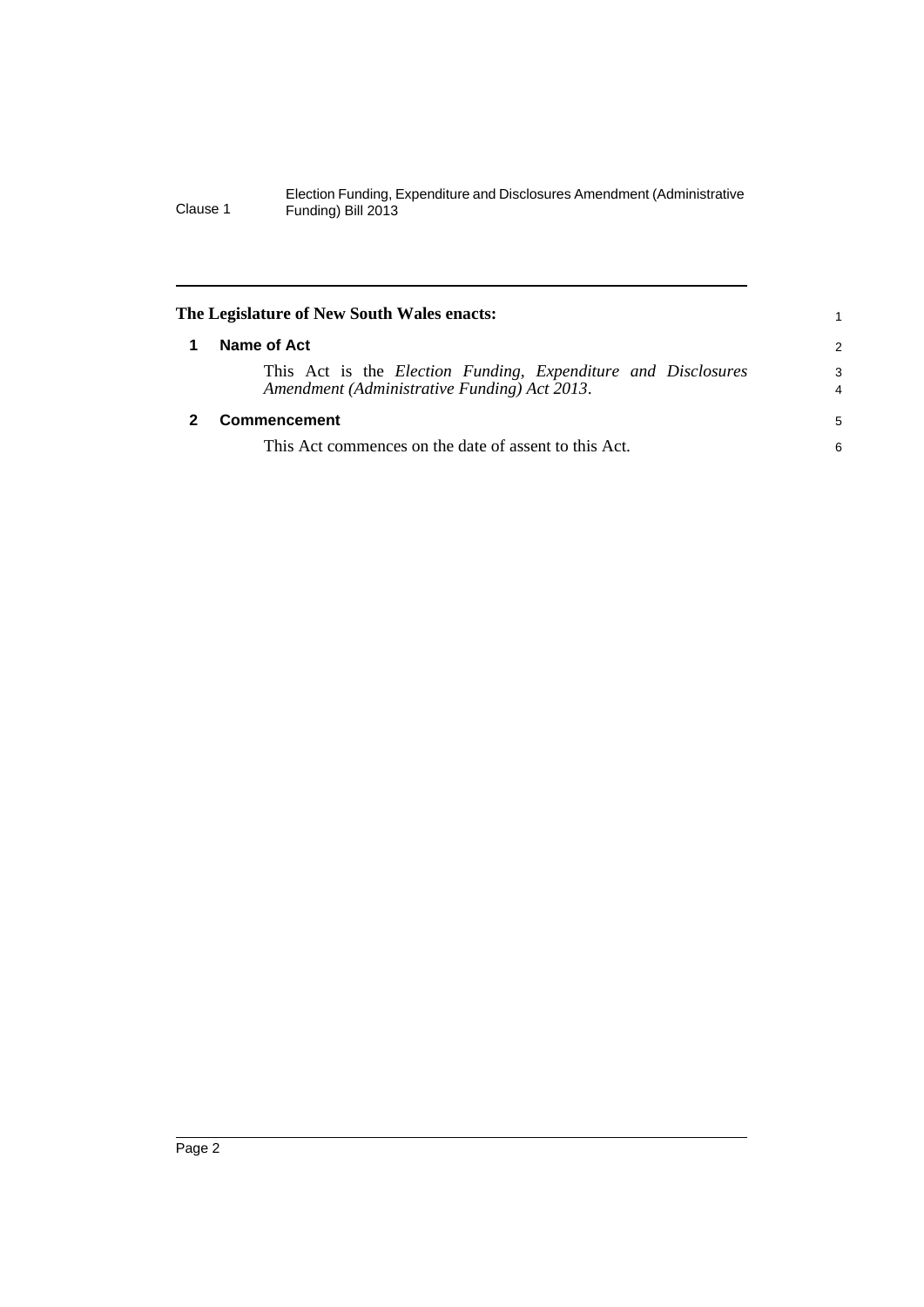Amendment of Election Funding, Expenditure and Disclosures Act 1981 No 78 Schedule 1

### <span id="page-8-0"></span>**Schedule 1 Amendment of Election Funding, Expenditure and Disclosures Act 1981 No 78**

#### **[1] Section 97E Public funding of eligible parties for administrative expenditure**

Omit section 97E (3). Insert instead:

- (3) The annual amount to be distributed from the Administration Fund to any such eligible party is the amount of actual administrative expenditure incurred by or on behalf of the party during the calendar year to which the payment relates, but not exceeding:
	- (a) \$200,000 if there is only one elected member endorsed by the party, or
	- (b) \$350,000 if there are only 2 elected members endorsed by the party, or
	- (c) \$450,000 if there are only 3 elected members endorsed by the party, or
	- (d) \$450,000 if there are more than 3 elected members endorsed by the party plus \$83,000 for each such member in excess of 3 up to a maximum of 22 members in excess of 3.

#### **[2] Section 97F Public funding of Independent members for administrative expenditure**

Omit "\$80,000" from section 97F (3). Insert instead "\$200,000".

#### **[3] Section 97GA**

Insert after section 97G:

#### **97GA Quarterly payments**

- (1) A party or an elected member is, subject to and in accordance with this Act, eligible for quarterly payments from the Administration Fund for actual administrative expenditure incurred by or on behalf of the party or elected member in a calendar year (*the relevant calendar year*) determined in accordance with this section.
- (2) A quarterly payment may be made in respect of each of the first three quarters of the relevant calendar year.

1  $\mathfrak{p}$ 3

25 26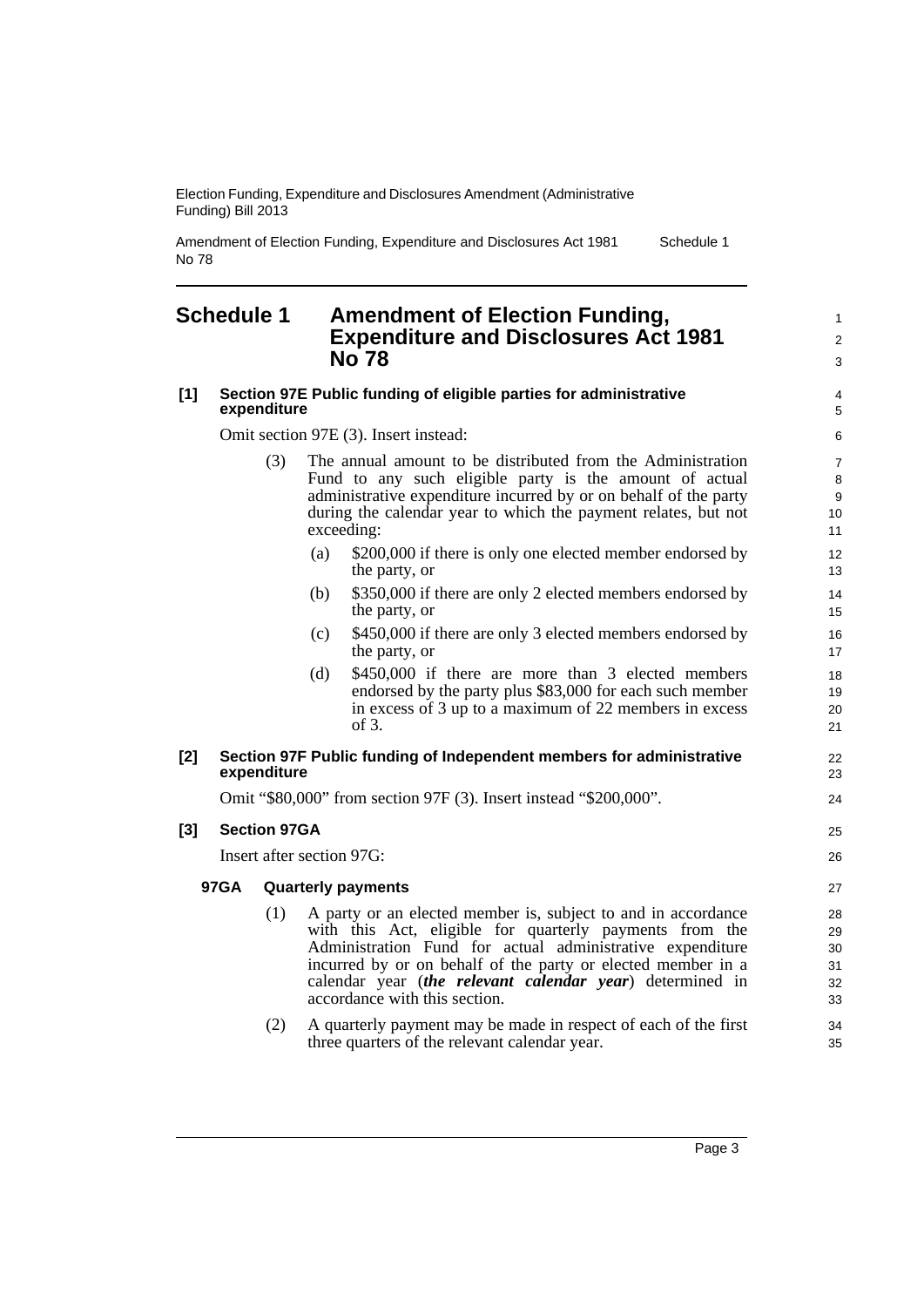Schedule 1 Amendment of Election Funding, Expenditure and Disclosures Act 1981 No 78

- (3) A quarterly payment must not exceed:
	- (a) 25% of the annual amount if the payment is in respect of the first quarter, and

- (b) 50% of the annual amount if the payment is in respect of the second quarter, less any amounts paid in respect of the first quarter, and
- (c) 75% of the annual amount if the payment is in respect of the third quarter, less any amounts paid in respect of the first and second quarters.
- (4) The *annual amount* is the maximum amount of annual payment for which the party concerned would be eligible under section 97E (3), or the elected member concerned would be eligible under section 97F (3), in respect of the relevant calendar year.
- (5) The annual amount is to be determined on the assumption that:
	- (a) in the case of a party, the number of elected members endorsed by the party at the end of the relevant calendar year will be the same as the number of elected members endorsed by the party at the date on which the claim for the quarterly payment is determined, and
	- (b) in the case of a person who is an elected member, the person will continue to be an elected member at the end of the relevant calendar year.
- (6) All amounts paid to a party or an elected member by way of quarterly payments under this section in respect of a calendar year are to be deducted from the annual payment to which the party or elected member is entitled under section 97E or 97F in respect of that year.
- (7) If a party or elected member receives amounts by way of quarterly payment under this section in respect of a calendar year in excess of the amount (if any) to which the party or elected member becomes eligible under section 97E or 97F in respect of that year, the amount of the excess must be repaid to the Authority within 60 days after the party or elected member (or agent of the party or elected member) receives notice in writing from the Authority of the amount of the excess payment.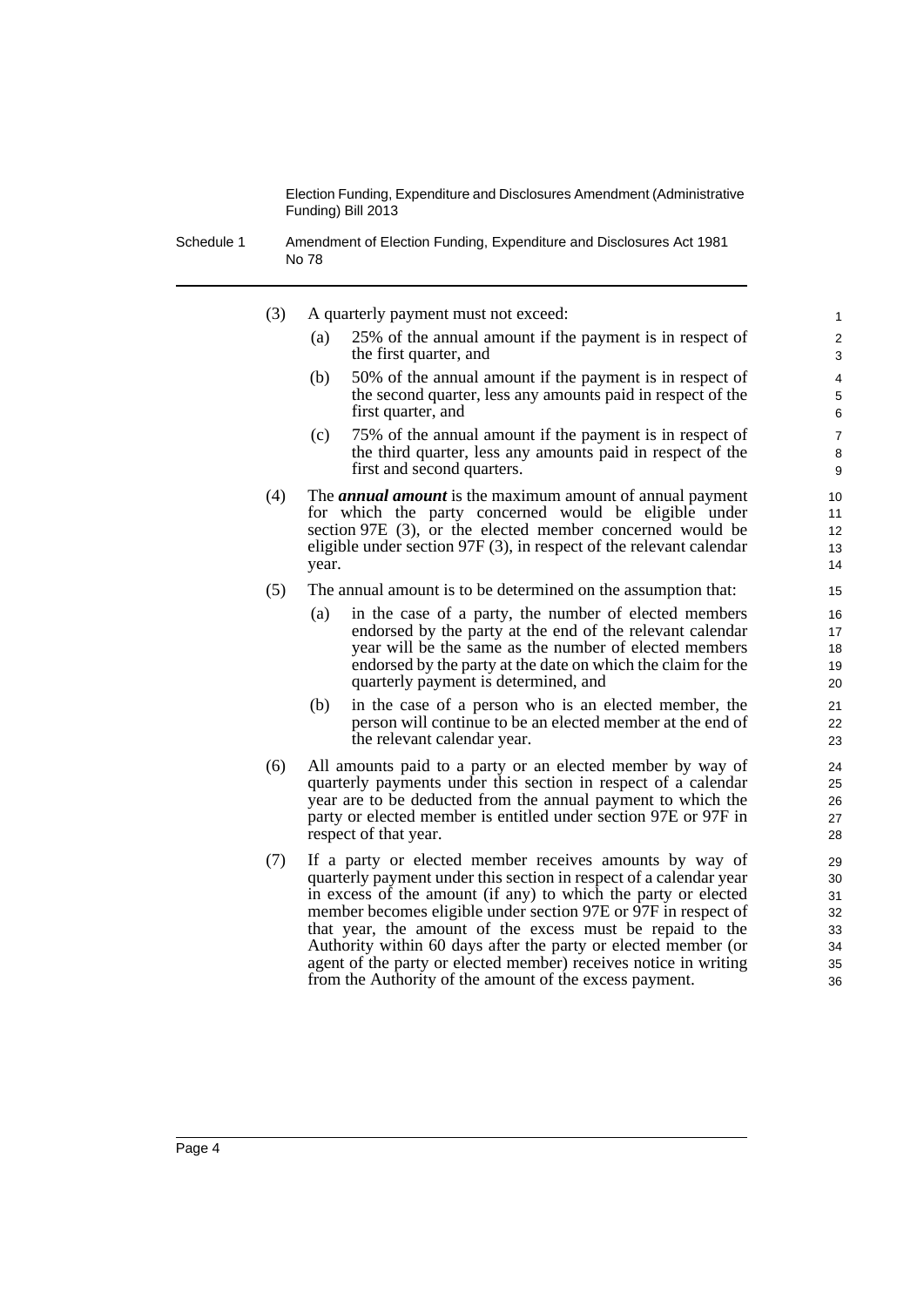Amendment of Election Funding, Expenditure and Disclosures Act 1981 No 78 Schedule 1

(8) All amounts received by a party or elected member by way of quarterly payments under this section in respect of a calendar year must be repaid, on demand by the Authority, to the Authority if the party or elected member is not eligible under section 97E or 97F for an annual payment from the Administration Fund in relation to that year. **[4] Section 97J Claims for payment** Omit "a payment under this Part for a calendar year" from section 97J (1). Insert instead "an annual payment for a calendar year, or a quarterly payment, under this Part". **[5] Section 97J (2)** Omit the subsection. Insert instead: (2) A claim must: (a) be lodged with the Authority and be in writing, and (b) be accompanied by a declaration and such information or evidence as the Authority may require under this Division, including (but not limited to) information or evidence that the Authority requires to establish the eligibility of the party or elected member to make the claim, and (c) be made within 6 months after the end of the calendar year for which payment is to be made, unless the claim is for a quarterly payment. **[6] Section 97J (3)** Omit the subsection. Insert instead: (3) Entitlement to an annual payment under this Part is to be determined as at the end of the calendar year for which the payment is to be made. **[7] Section 97J (5)–(7)** Insert after section 97J (4): (5) A payment under this Part for which a party or elected member is eligible is required to be made within the period of 6 weeks after the Authority receives all of the following: (a) a claim for the payment that complies with this Division, (b) all other documentation that is required to be provided under this Division in connection with the claim, 1 2 3 4 5 6 7 8 9 10 11 12 13 14 15 16 17 18 19 20 21 22 23 24 25 26 27 28 29 30 31 32 33 34 35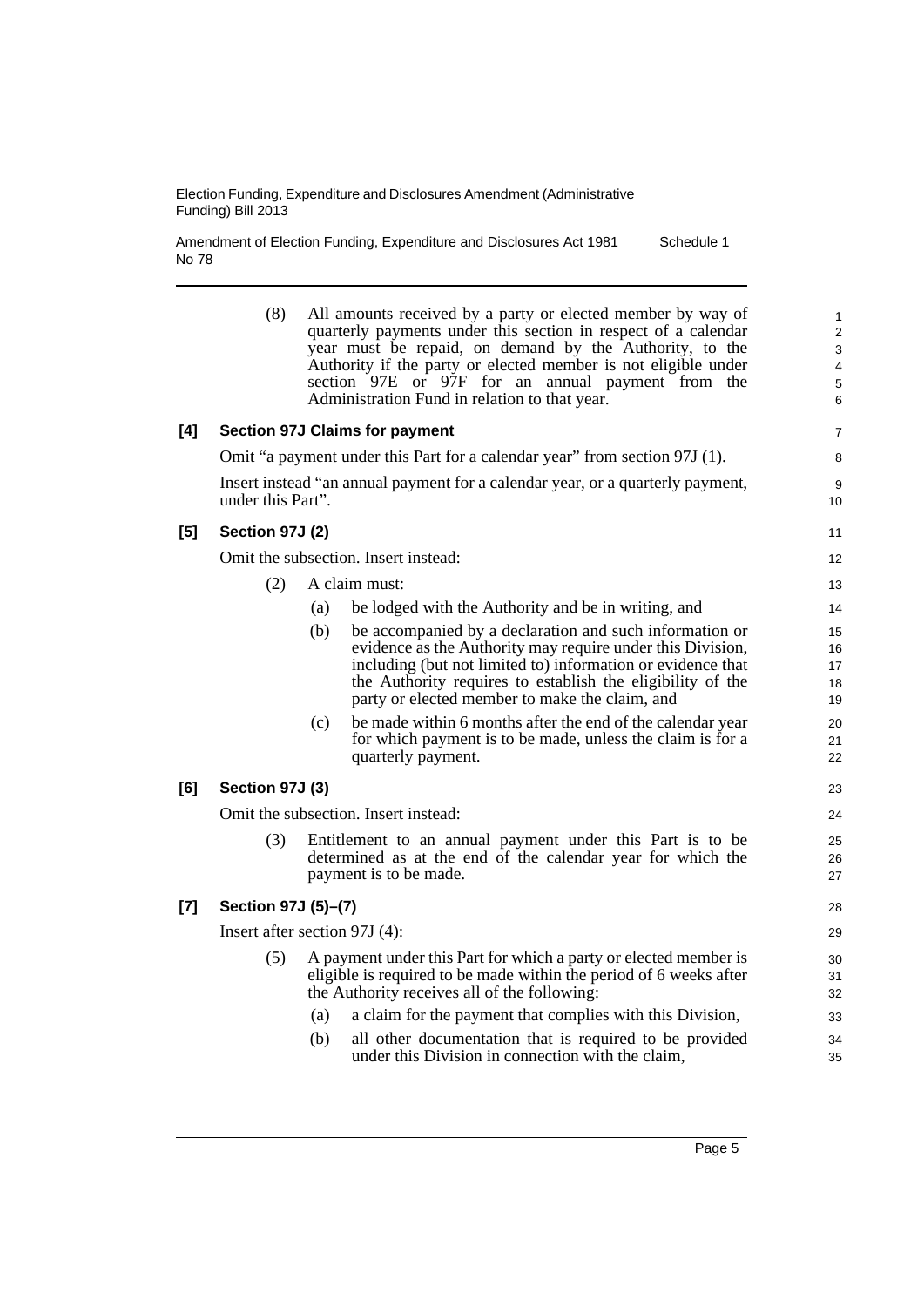Schedule 1 Amendment of Election Funding, Expenditure and Disclosures Act 1981 No 78

|      |                     | information or evidence required by the Authority under<br>(c)<br>this Division in connection with the claim.                                                                                                                                                          | $\mathbf{1}$<br>2                   |
|------|---------------------|------------------------------------------------------------------------------------------------------------------------------------------------------------------------------------------------------------------------------------------------------------------------|-------------------------------------|
|      | (6)                 | Any amount required to be repaid to the Authority under this Part<br>or to which the recipient is not entitled may be recovered by the<br>Authority as a debt in any court of competent jurisdiction.                                                                  | 3<br>4<br>5                         |
|      | (7)                 | The Authority may deduct from any payment due under this Part<br>in respect of a party or elected member any amount that the<br>Authority is authorised by this Part to recover as a debt from the<br>party or elected member or agent of the party or elected member. | $\,6$<br>$\overline{7}$<br>8<br>9   |
| [8]  |                     | Schedule 1 Adjustment for inflation of monetary caps                                                                                                                                                                                                                   | 10                                  |
|      |                     | Omit clause 4 (1). Insert instead:                                                                                                                                                                                                                                     | 11                                  |
|      | (1)                 | Each of the adjustable amounts specified in a provision of<br>Division 2 of Part 6A applies for the year 2012 and is to be<br>adjusted for inflation for subsequent calendar years as provided<br>by this clause.                                                      | $12 \overline{ }$<br>13<br>14<br>15 |
|      | (1A)                | Each of the adjustable amounts specified in a provision of<br>Division 3 of Part 6A applies for the first calendar year to which<br>the provision applies and is to be adjusted for inflation for<br>subsequent calendar years as provided by this clause.             | 16<br>17<br>18<br>19                |
| [9]  | Schedule 2, heading |                                                                                                                                                                                                                                                                        | 20                                  |
|      |                     | Omit the heading. Insert instead:                                                                                                                                                                                                                                      | 21                                  |
|      | <b>Schedule 2</b>   | Savings, transitional and other<br>provisions                                                                                                                                                                                                                          | 22<br>23                            |
| [10] |                     | Schedule 2, clause 1A (1)                                                                                                                                                                                                                                              | 24                                  |
|      |                     | Omit the subclause. Insert instead:                                                                                                                                                                                                                                    | 25                                  |
|      | (1)                 | The regulations may contain provisions of a savings or<br>transitional nature consequent on the enactment of any Act that<br>amends this Act.                                                                                                                          | 26<br>27<br>28                      |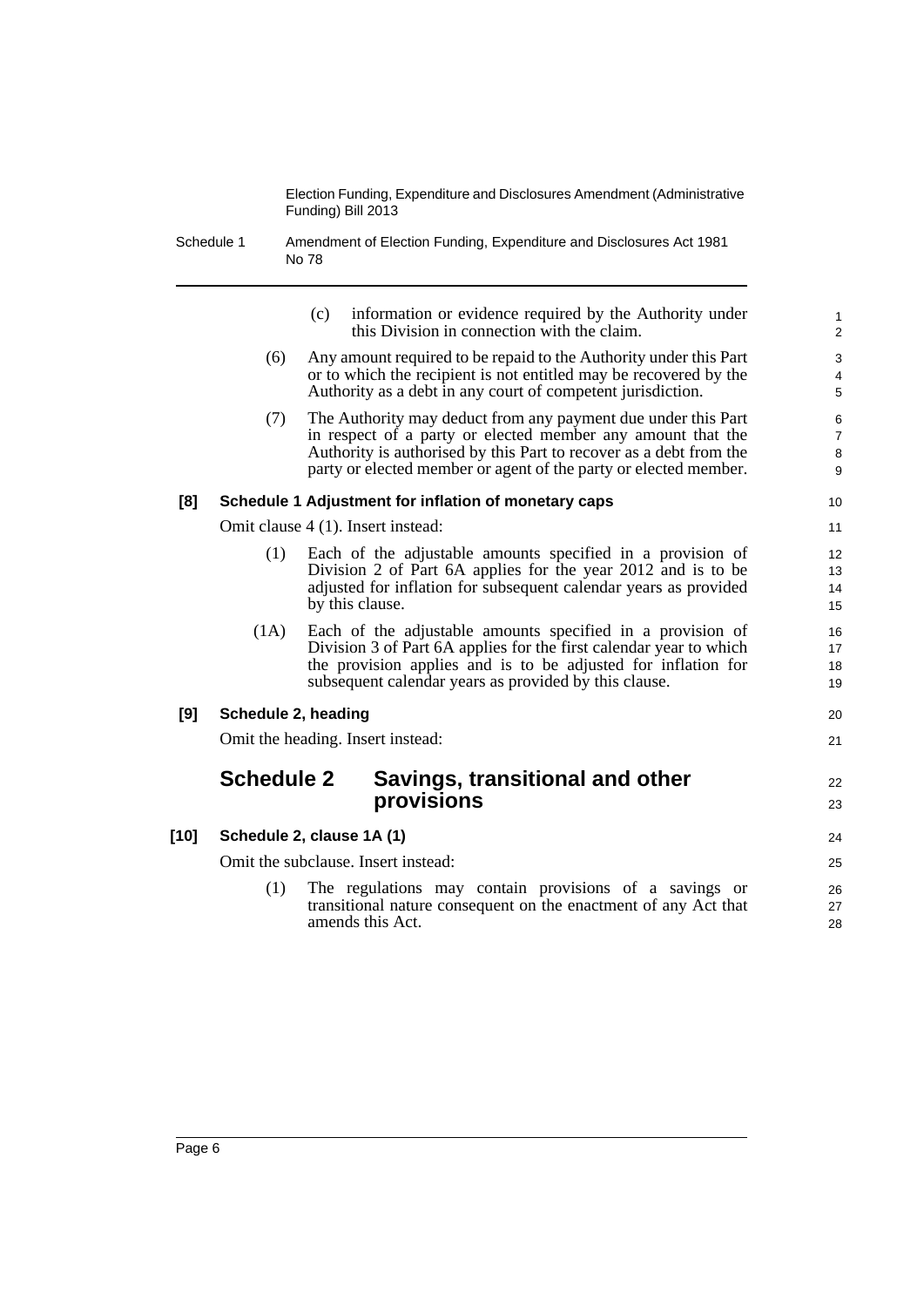Amendment of Election Funding, Expenditure and Disclosures Act 1981 No 78 Schedule 1

#### **[11] Schedule 2, Part 8**

Insert after Part 7:

### **Part 8 Provisions consequent on enactment of Election Funding, Expenditure and Disclosures Amendment (Administrative Funding) Act 2013**

6 7

> 8 **9** 10

1  $\mathfrak{p}$ 

3 4 5

### **23 Definition**

In this Part, *amending Act* means the *Election Funding, Expenditure and Disclosures Amendment (Administrative Funding) Act 2013*.

#### **24 Payments from Administration Fund in respect of 2012 calendar year**

- (1) The amendments made to sections 97E and 97F by the amending Act are taken to have effect in respect of the 2012 calendar year.
- (2) The Authority may, on application by a party or elected member, redetermine any payment that has been made to the party or elected member under Division 2 of Part 6A, or any claim for payment under that Division, in respect of the 2012 calendar year that was determined under section 97E or 97F as in force before its amendment by the amending Act.
- (3) If the amount of any payment for which the party or elected member was eligible would have been more if the amendments made to sections 97E and 97F by the amending Act had been in force at the time the payment or claim was made, the Authority is to redetermine the amount to which the party or elected member is eligible under those sections as so amended.
- (4) Sections 97K–97M apply to an application for redetermination of a payment or claim under this clause and the payment of an additional amount under this clause in the same way as they apply to a claim for payment under Part 6A and a payment from the Administration Fund under that Part.
- (5) Any amount that is required to be paid to a party or elected member on a redetermination of a payment or claim under this clause is to be paid within 6 weeks after the Authority receives the application for redetermination.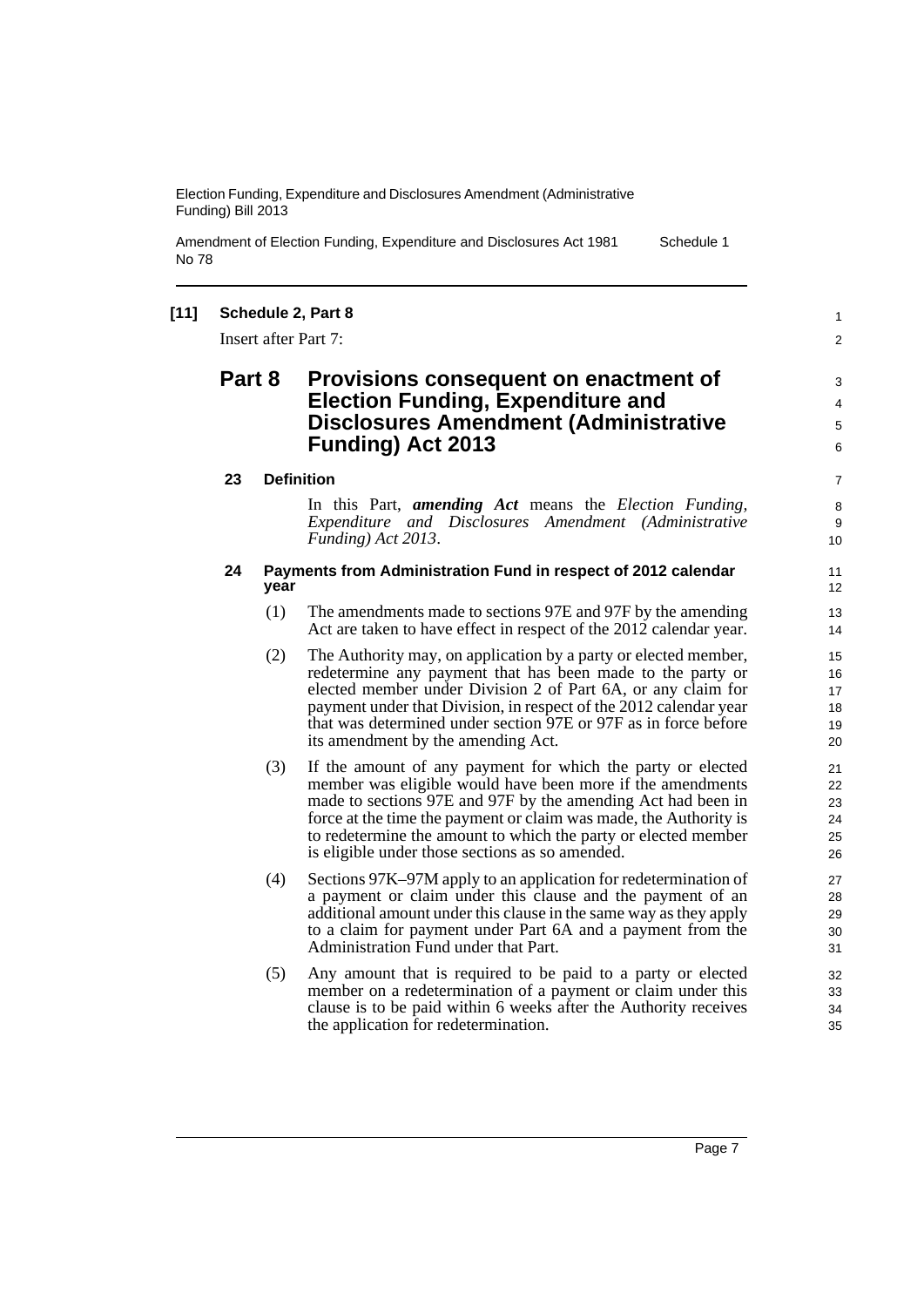Schedule 1 Amendment of Election Funding, Expenditure and Disclosures Act 1981 No 78

|    | (6) |     | Section 97J (5) (as inserted by the amending Act):                                                                       | 1                   |
|----|-----|-----|--------------------------------------------------------------------------------------------------------------------------|---------------------|
|    |     | (a) | applies to a payment for which a claim is made after the<br>commencement of that subsection, and                         | $\overline{2}$<br>3 |
|    |     | (b) | applies to a payment in respect of the 2012 calendar year<br>that has not been made but for which a claim (including the | $\overline{4}$<br>5 |
|    |     |     | required supporting documentation and information) was                                                                   | 6                   |
|    |     |     | made before that commencement as if the claim had been<br>received by the Authority on that commencement.                | 7<br>8              |
| 25 |     |     | Notice of adjustable amounts                                                                                             | 9                   |
|    |     |     | The adjustable amounts for 2013 inserted in the <i>Election</i>                                                          | 10                  |
|    |     |     | Funding, Expenditure and Disclosures (Adjustable Amounts)                                                                | 11                  |

*Funding, Expenditure and Disclosures (Adjustable Amounts) Notice* by the amendment made by Schedule 2 to the amending Act are taken to have been determined and published by the Authority in accordance with Schedule 1 to this Act.